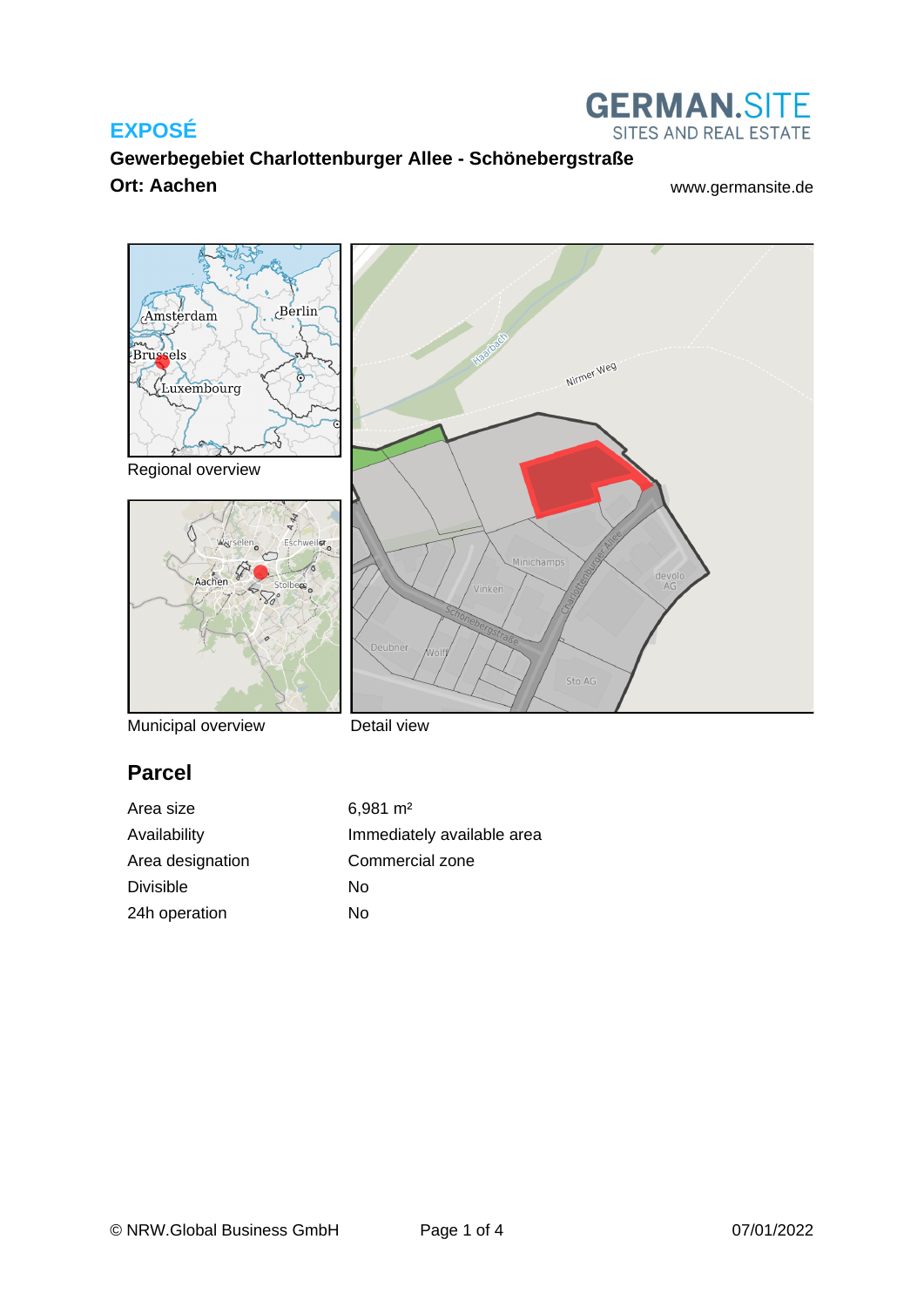

#### **Gewerbegebiet Charlottenburger Allee - Schönebergstraße Ort: Aachen** [www.germansite.de](http://www.germansite.de)

#### **Details on commercial zone**

Business park Charlottenburger Allee - Schönebergstraße

The commercial zone is located in a prime commercial location in the city of Aachen. Located directly on the outskirts of the city, it can be seen from the A544 freeway. Effective advertising possibilities are thereby provided. The Aachen city center is about 5 minutes away by car. The direct access to the A 544 freeway can be reached in only 2 minutes. Companies from a wide range of industries and sizes have chosen this commercial zone as their location. The focus is on logistics, services and crafts.

Main industry sector Crafts, logistics, services Main companies Hammer Logistik, Hauptzollamt, MINICHAMPS GmbH, Devolo AG Price 95.00 - 120.00 € / m<sup>2</sup> Area type GE

#### **Links**

<https://www.gistra.de>



Elleter Feld



Erreichbarkeit in 20 Minuten: 482.000 Einwohner

## **Transport infrastructure**

| Freeway      | A544              | 1 km   |
|--------------|-------------------|--------|
| Airport      | Maastricht-Aachen | 35 km  |
| Airport      | Köln-Bonn         | 90 km  |
| Port         | Liège (B)         | 40 km  |
| Port         | Duisburg          | 115 km |
| Rail freight | AC-West           | 6 km   |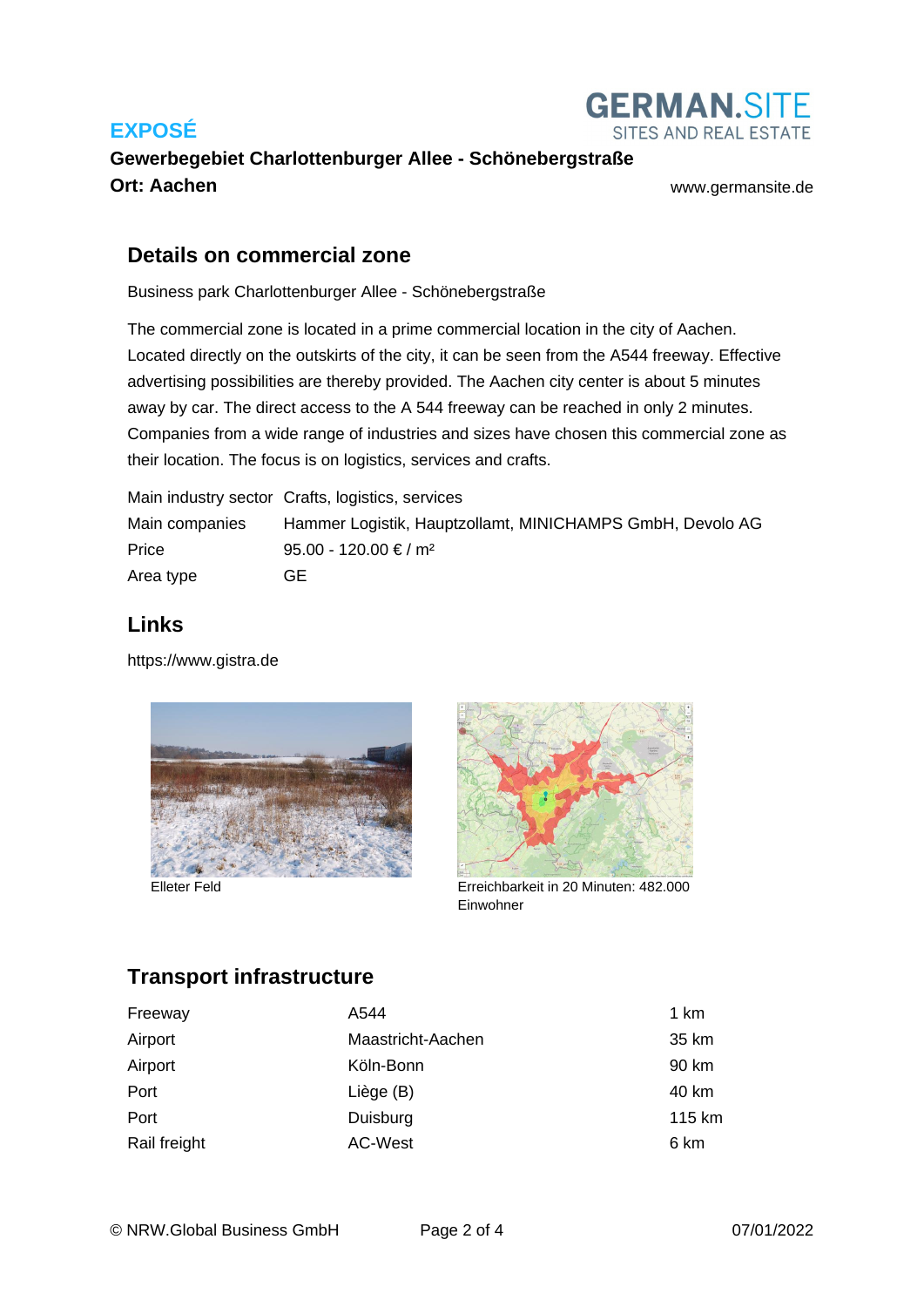

# **Gewerbegebiet Charlottenburger Allee - Schönebergstraße Ort: Aachen [www.germansite.de](http://www.germansite.de)**

#### **Information about Aachen**

Aachen's successful economy is indicated by the number of high-tech companies within the region. It would be difficult to find such a concentration and variety of technical and scientific potential in any other region of Europe. Research and instruction at the highest level are provided by five centres of higher education, including the world famous RWTH Aachen University. In addition Aachen has four Fraunhofer Institutes and the largest university clinic in Europe.